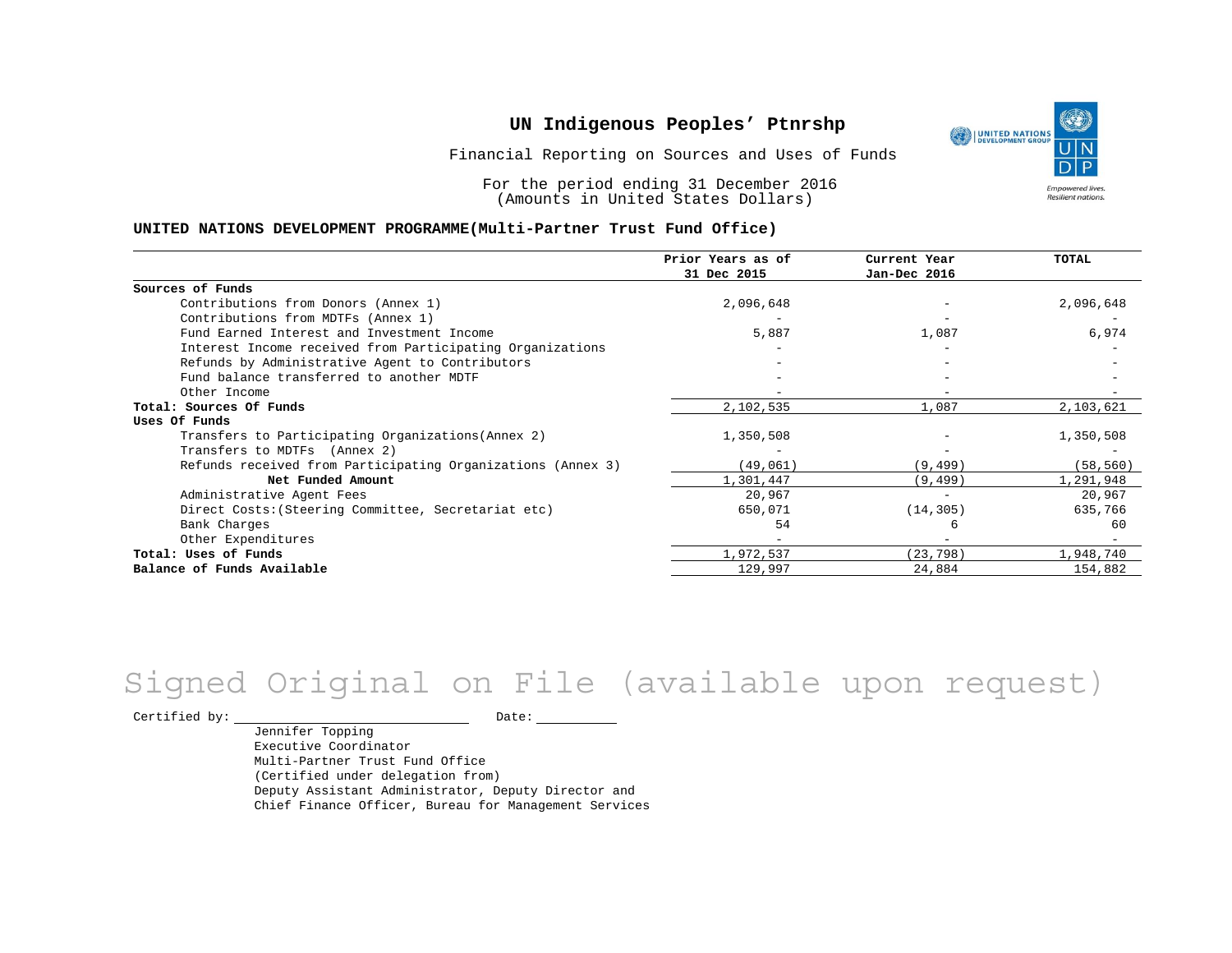

Financial Reporting on Sources and Uses of Funds

For the period ending 31 December 2016 (Amounts in United States Dollars)

#### **UNITED NATIONS DEVELOPMENT PROGRAMME(Multi-Partner Trust Fund Office)**

**Annex - 1: Contributions**

|                       | Prior Years as of | Current Year             | TOTAL     |
|-----------------------|-------------------|--------------------------|-----------|
|                       | 31 Dec 2015       | Jan-Dec 2016             |           |
| From Contributors     |                   |                          |           |
| GOVERNMENT OF DENMARK | 1,466,396         | $\overline{\phantom{m}}$ | 1,466,396 |
| GOVERNMENT OF FINLAND | 578,328           | $\qquad \qquad -$        | 578,328   |
| IRISH AID             | 51,924            | $\overline{\phantom{0}}$ | 51,924    |
| Total: Contributions  | 2,096,648         | $-$                      | 2,096,648 |

## Signed Original on File (available upon request)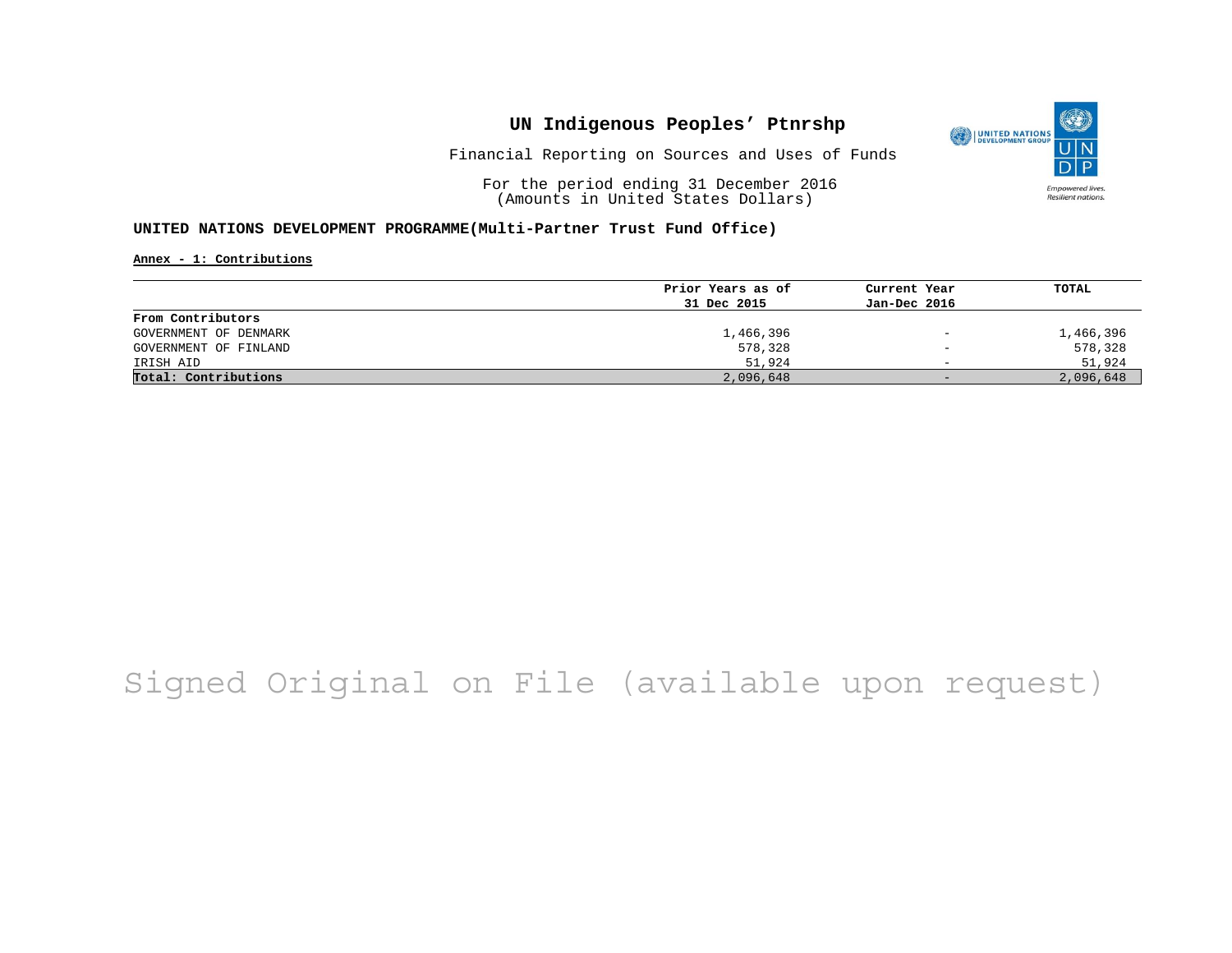

Financial Reporting on Sources and Uses of Funds

For the period ending 31 December 2016 (Amounts in United States Dollars)

#### **UNITED NATIONS DEVELOPMENT PROGRAMME(Multi-Partner Trust Fund Office)**

**Annex - 2: Transfers**

|                                | Prior Years as of | Current Year             | TOTAL     |
|--------------------------------|-------------------|--------------------------|-----------|
|                                | 31 Dec 2015       | Jan-Dec 2016             |           |
| To Participating Organizations |                   |                          |           |
| ILO                            | 466,318           | $\overline{\phantom{a}}$ | 466,318   |
| OHCHR                          | 167,895           | $\overline{\phantom{0}}$ | 167,895   |
| <b>UNDP</b>                    | 496,380           | $\overline{\phantom{m}}$ | 496,380   |
| UNFPA                          | 131,360           | $\qquad \qquad -$        | 131,360   |
| UNICEF                         | 88,555            | $\qquad \qquad -$        | 88,555    |
| Total Transfers                | 1,350,508         |                          | 1,350,508 |

## Signed Original on File (available upon request)